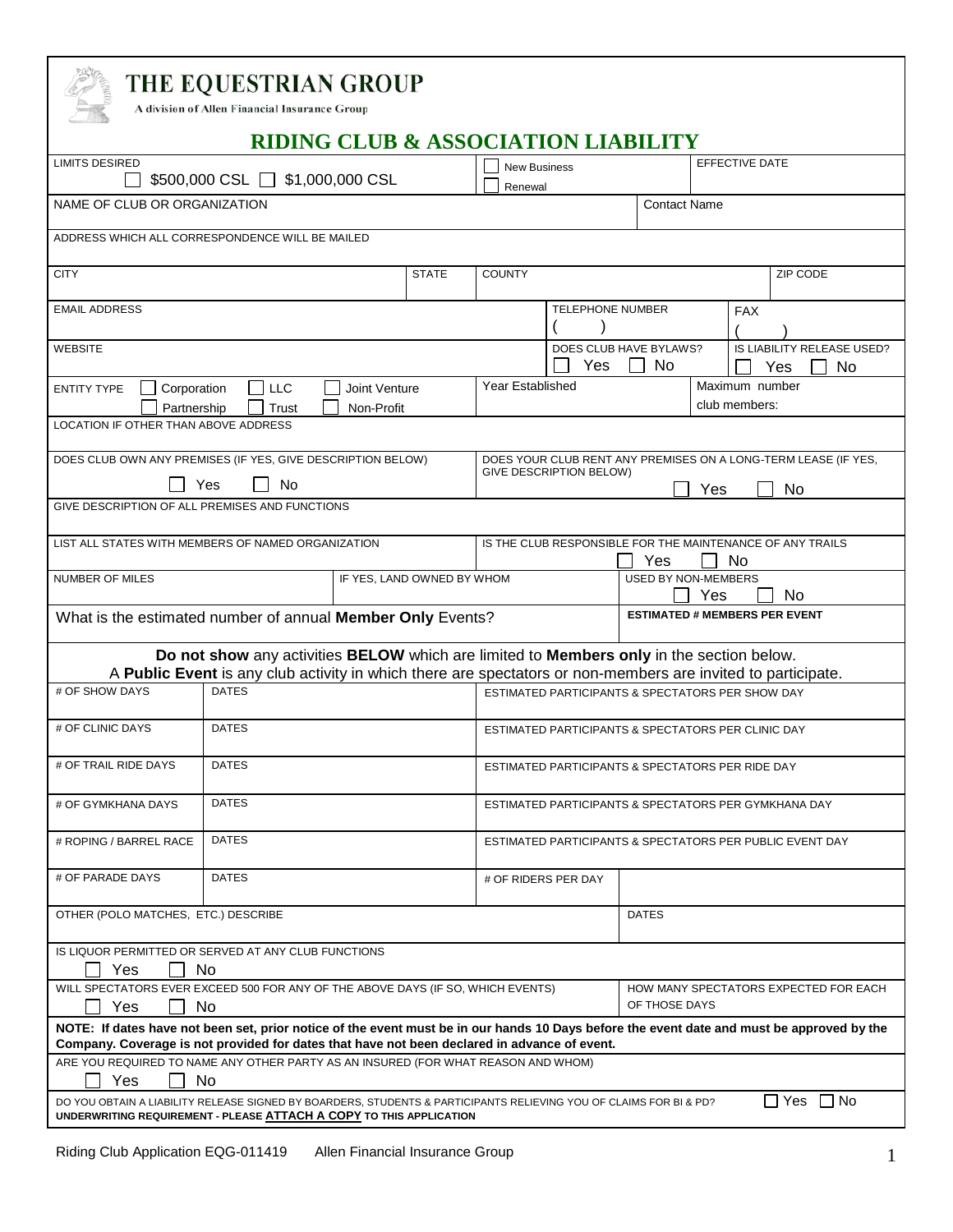# **Complete the following sections if non-members participate in club activities**

| <b>GROSS RECEIPTS FOR RENTALS</b><br><b>GROSS RECEIPTS FOR TRAIL RIDES</b><br>TOTAL NUMBER OF ANIMALS AVAILABLE FOR RENTAL<br>\$<br>\$<br>OR TRAIL RIDES AT PEAK SEASON<br>ESTIMATED MAXIMUM NUMBER OF ANIMALS USED ON ANY ONE DAY FOR<br><b>JANUARY</b><br><b>FEBRUARY</b><br><b>MARCH</b><br><b>EACH MONTH</b><br><b>MAY</b><br><b>JUNE</b><br><b>JULY</b><br><b>AUGUST</b><br><b>SEPTEMBER</b><br><b>OCTOBER</b><br><b>NOVEMBER</b><br>PONY RIDES - NUMBER OF PONIES<br><b>TYPE OF RIDE</b><br>NUMBER OF CARTS<br>$\Box$ Sweep<br>Ring<br>Carts<br>OTHER RIDES (EXPLAIN)<br><b>GROSS RECEIPTS</b><br>\$<br>ARE ALL RIDING TRAILS ON YOUR OWN<br>DO YOU HAVE TRAIL RIDES WITH RIDER USING OWN<br><b>HOW OFTEN</b><br><b>PREMISES</b><br>Yes<br>No.<br><b>HORSES</b><br>Yes<br>DO TRAILS CROSS OR RUN ALONG ROADS OR HIGHWAYS - DESCRIBE<br>Yes<br>No.<br>DO YOU USE GUIDES OR SAFETY PATROL FOR ALL RIDERS<br>DO YOU SECURE A SIGNED RELEASE FROM ALL RIDERS<br>Yes<br>Yes<br><b>No</b><br>No.<br>ARE ALL RIDERS REQUIRED TO WEAR SAFETY HEAD GEAR<br>MINIMUM AGE OF RIDERS<br><b>Yes</b><br>No<br>DO YOU RENT OR LEASE HORSES/PONIES TO CAMPS/RESORTS OR INDIVIDUALS<br>HOW MANY RENTED<br>Yes<br>No<br><b>GROSS RECEIPTS</b><br><b>RENTED TO WHOM</b><br><b>RENTAL TERM</b><br>\$ |                                                  |  |  |  |  |  |  |  |
|---------------------------------------------------------------------------------------------------------------------------------------------------------------------------------------------------------------------------------------------------------------------------------------------------------------------------------------------------------------------------------------------------------------------------------------------------------------------------------------------------------------------------------------------------------------------------------------------------------------------------------------------------------------------------------------------------------------------------------------------------------------------------------------------------------------------------------------------------------------------------------------------------------------------------------------------------------------------------------------------------------------------------------------------------------------------------------------------------------------------------------------------------------------------------------------------------------------------------------------------------------------------------------------|--------------------------------------------------|--|--|--|--|--|--|--|
|                                                                                                                                                                                                                                                                                                                                                                                                                                                                                                                                                                                                                                                                                                                                                                                                                                                                                                                                                                                                                                                                                                                                                                                                                                                                                       |                                                  |  |  |  |  |  |  |  |
|                                                                                                                                                                                                                                                                                                                                                                                                                                                                                                                                                                                                                                                                                                                                                                                                                                                                                                                                                                                                                                                                                                                                                                                                                                                                                       |                                                  |  |  |  |  |  |  |  |
|                                                                                                                                                                                                                                                                                                                                                                                                                                                                                                                                                                                                                                                                                                                                                                                                                                                                                                                                                                                                                                                                                                                                                                                                                                                                                       | <b>APRIL</b>                                     |  |  |  |  |  |  |  |
|                                                                                                                                                                                                                                                                                                                                                                                                                                                                                                                                                                                                                                                                                                                                                                                                                                                                                                                                                                                                                                                                                                                                                                                                                                                                                       | <b>DECEMBER</b>                                  |  |  |  |  |  |  |  |
|                                                                                                                                                                                                                                                                                                                                                                                                                                                                                                                                                                                                                                                                                                                                                                                                                                                                                                                                                                                                                                                                                                                                                                                                                                                                                       |                                                  |  |  |  |  |  |  |  |
|                                                                                                                                                                                                                                                                                                                                                                                                                                                                                                                                                                                                                                                                                                                                                                                                                                                                                                                                                                                                                                                                                                                                                                                                                                                                                       |                                                  |  |  |  |  |  |  |  |
|                                                                                                                                                                                                                                                                                                                                                                                                                                                                                                                                                                                                                                                                                                                                                                                                                                                                                                                                                                                                                                                                                                                                                                                                                                                                                       | No                                               |  |  |  |  |  |  |  |
|                                                                                                                                                                                                                                                                                                                                                                                                                                                                                                                                                                                                                                                                                                                                                                                                                                                                                                                                                                                                                                                                                                                                                                                                                                                                                       |                                                  |  |  |  |  |  |  |  |
|                                                                                                                                                                                                                                                                                                                                                                                                                                                                                                                                                                                                                                                                                                                                                                                                                                                                                                                                                                                                                                                                                                                                                                                                                                                                                       |                                                  |  |  |  |  |  |  |  |
|                                                                                                                                                                                                                                                                                                                                                                                                                                                                                                                                                                                                                                                                                                                                                                                                                                                                                                                                                                                                                                                                                                                                                                                                                                                                                       |                                                  |  |  |  |  |  |  |  |
|                                                                                                                                                                                                                                                                                                                                                                                                                                                                                                                                                                                                                                                                                                                                                                                                                                                                                                                                                                                                                                                                                                                                                                                                                                                                                       |                                                  |  |  |  |  |  |  |  |
|                                                                                                                                                                                                                                                                                                                                                                                                                                                                                                                                                                                                                                                                                                                                                                                                                                                                                                                                                                                                                                                                                                                                                                                                                                                                                       |                                                  |  |  |  |  |  |  |  |
|                                                                                                                                                                                                                                                                                                                                                                                                                                                                                                                                                                                                                                                                                                                                                                                                                                                                                                                                                                                                                                                                                                                                                                                                                                                                                       |                                                  |  |  |  |  |  |  |  |
| <b>EQUESTRIAN SCHOOLS - RIDING INSTRUCTION - CLINICS</b>                                                                                                                                                                                                                                                                                                                                                                                                                                                                                                                                                                                                                                                                                                                                                                                                                                                                                                                                                                                                                                                                                                                                                                                                                              | <b>CHECK IF NO EXPOSURE</b>                      |  |  |  |  |  |  |  |
| MAXIMUM NUMBER OF HORSES AVAILABLE FOR INSTRUCTION AT PEAK (DO NOT INCLUDE STUDENTS ON THEIR OWN HORSES)                                                                                                                                                                                                                                                                                                                                                                                                                                                                                                                                                                                                                                                                                                                                                                                                                                                                                                                                                                                                                                                                                                                                                                              |                                                  |  |  |  |  |  |  |  |
| ANY STALLIONS USED<br><b>GROSS RECEIPTS</b><br>\$<br>Yes<br><b>No</b>                                                                                                                                                                                                                                                                                                                                                                                                                                                                                                                                                                                                                                                                                                                                                                                                                                                                                                                                                                                                                                                                                                                                                                                                                 |                                                  |  |  |  |  |  |  |  |
| DO YOU GIVE INSTRUCTION TO STUDENTS ON THEIR OWN HORSES<br><b>HOW MANY PER YEAR</b><br><b>GROSS RECEIPTS</b><br>\$<br><b>Yes</b><br>No.                                                                                                                                                                                                                                                                                                                                                                                                                                                                                                                                                                                                                                                                                                                                                                                                                                                                                                                                                                                                                                                                                                                                               |                                                  |  |  |  |  |  |  |  |
| DO YOU HAVE QUALIFIED INSTRUCTORS<br>ARE ALL CERTIFIED BY RIDING INSTITUTE<br>Yes<br>No<br>Yes<br><b>No</b>                                                                                                                                                                                                                                                                                                                                                                                                                                                                                                                                                                                                                                                                                                                                                                                                                                                                                                                                                                                                                                                                                                                                                                           |                                                  |  |  |  |  |  |  |  |
| IS THERE ANY PERIOD OF TIME WHEN YOU DO NOT GIVE INSTRUCTIONS<br><b>GIVE DATES</b><br>No<br>Yes                                                                                                                                                                                                                                                                                                                                                                                                                                                                                                                                                                                                                                                                                                                                                                                                                                                                                                                                                                                                                                                                                                                                                                                       |                                                  |  |  |  |  |  |  |  |
| DO YOU TEACH<br>English<br>Jumping<br>Vaulting<br>Polo<br>Other<br>Western                                                                                                                                                                                                                                                                                                                                                                                                                                                                                                                                                                                                                                                                                                                                                                                                                                                                                                                                                                                                                                                                                                                                                                                                            |                                                  |  |  |  |  |  |  |  |
| IS A RELEASE SIGNED BY ALL STUDENTS OR, IF A MINOR, BY THEIR PARENT<br>Yes<br>No<br>Yes<br>OR GUARDIAN<br><b>No</b>                                                                                                                                                                                                                                                                                                                                                                                                                                                                                                                                                                                                                                                                                                                                                                                                                                                                                                                                                                                                                                                                                                                                                                   | ARE ALL RIDERS REQUIRED TO WEAR SAFETY HEAD GEAR |  |  |  |  |  |  |  |
| DO YOU ATTEND OFF-PREMISES SHOWS WITH YOUR STUDENTS<br>IF YES, HOW MANY TIMES PER YEAR<br>Yes<br>No                                                                                                                                                                                                                                                                                                                                                                                                                                                                                                                                                                                                                                                                                                                                                                                                                                                                                                                                                                                                                                                                                                                                                                                   |                                                  |  |  |  |  |  |  |  |
| GROSS RECEIPTS (INJURIES TO HORSES AND STUDENTS BEING TRANSPORTED ARE NOT COVERED)<br>\$                                                                                                                                                                                                                                                                                                                                                                                                                                                                                                                                                                                                                                                                                                                                                                                                                                                                                                                                                                                                                                                                                                                                                                                              |                                                  |  |  |  |  |  |  |  |
| DO YOU HOLD CLINICS FOR NON-STUDENTS<br><b>HOW MANY</b><br>AVERAGE ATTENDANCE<br>\$<br>Yes<br>No                                                                                                                                                                                                                                                                                                                                                                                                                                                                                                                                                                                                                                                                                                                                                                                                                                                                                                                                                                                                                                                                                                                                                                                      | <b>RECEIPTS</b>                                  |  |  |  |  |  |  |  |
|                                                                                                                                                                                                                                                                                                                                                                                                                                                                                                                                                                                                                                                                                                                                                                                                                                                                                                                                                                                                                                                                                                                                                                                                                                                                                       |                                                  |  |  |  |  |  |  |  |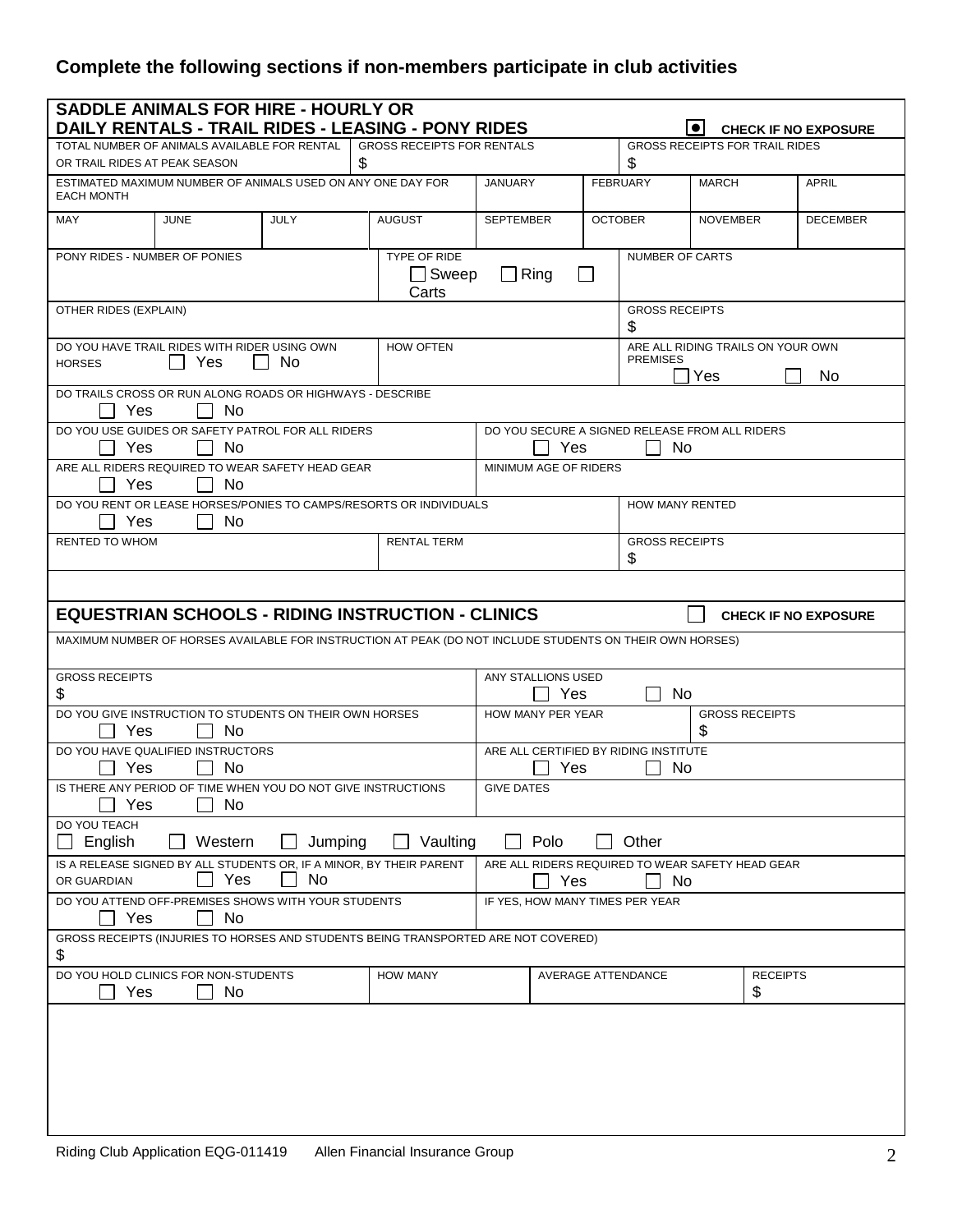| <b>TOTAL NUMBER STALLS</b>                                                                                                                                                                                     | MAXIMUM NUMBER BOARDED |                                        |     | PASTURED-NOT INCLUDED IN BOARD TOTAL              |                         |                 | <b>GROSS RECEIPTS</b>                       |
|----------------------------------------------------------------------------------------------------------------------------------------------------------------------------------------------------------------|------------------------|----------------------------------------|-----|---------------------------------------------------|-------------------------|-----------------|---------------------------------------------|
|                                                                                                                                                                                                                |                        |                                        |     |                                                   |                         | \$              |                                             |
| DO YOU PROVIDE RIDING FACILITIES FOR YOUR BOARDERS - DESCRIBE<br>Yes<br><b>No</b>                                                                                                                              |                        |                                        |     |                                                   |                         |                 |                                             |
| DO YOU ALLOW NON-BOARDERS TO USE YOUR FACILITIES - EXPLAIN                                                                                                                                                     |                        |                                        |     |                                                   |                         | <b>RECEIPTS</b> |                                             |
| No<br><b>Yes</b><br>TRAINING (NOT RACE HORSES) MAXIMUM NUMBER TRAINED (YEARLY)                                                                                                                                 |                        |                                        |     | OWNED                                             |                         | \$              | NONOWNED                                    |
| Yes<br><b>No</b>                                                                                                                                                                                               |                        |                                        |     |                                                   |                         |                 |                                             |
| IS OWNER OF HORSE GIVEN INSTRUCTION<br>Yes<br><b>No</b>                                                                                                                                                        |                        | <b>GROSS RECEIPTS - TRAINING</b><br>\$ |     |                                                   | \$                      |                 | <b>GROSS RECEIPTS - INSTRUCTION</b>         |
| DO YOU OBTAIN RELEASES RELIEVING YOU FROM CLAIMS FOR BODILY INJURY AND PROPERTY DAMAGE FROM BOARDERS/STUDENTS<br>Yes<br>No.                                                                                    |                        |                                        |     |                                                   |                         |                 |                                             |
| DO YOU ATTEND OFF-PREMISES SHOWS WITH HORSES IN TRAINING (INJURY TO HORSES BEING TRANSPORTED NOT COVERED)<br>Yes<br>No.                                                                                        |                        |                                        |     |                                                   |                         |                 |                                             |
| <b>HOW OFTEN</b>                                                                                                                                                                                               |                        | DOES OWNER ATTEND                      | Yes | No                                                | <b>GROSS RECEIPTS</b>   |                 |                                             |
|                                                                                                                                                                                                                |                        |                                        |     |                                                   |                         |                 |                                             |
| <b>HAY RIDES - SLEIGH RIDES</b>                                                                                                                                                                                |                        |                                        |     |                                                   |                         |                 | $\boxed{\blacksquare}$ CHECK IF NO EXPOSURE |
| DO YOU HAVE HAY RIDES                                                                                                                                                                                          |                        | DO YOU HAVE SLEIGH RIDES               |     | No                                                | DO YOU HAVE OTHER RIDES | Yes             |                                             |
| No<br>Yes                                                                                                                                                                                                      |                        |                                        | Yes |                                                   |                         |                 | No                                          |
|                                                                                                                                                                                                                |                        |                                        |     |                                                   |                         |                 |                                             |
|                                                                                                                                                                                                                |                        |                                        |     | Submit carriage - hay ride supplement             |                         |                 |                                             |
|                                                                                                                                                                                                                |                        |                                        |     |                                                   |                         |                 |                                             |
| <b>HUNT CLUBS</b>                                                                                                                                                                                              |                        |                                        |     |                                                   |                         |                 | <b>I</b> CHECK IF NO EXPOSURE               |
|                                                                                                                                                                                                                |                        |                                        |     |                                                   |                         |                 |                                             |
| IN ADDITION TO ANY EXPOSURES ABOVE, HOW MANY HOUNDS DOES THE HUNT OWN OR USE<br>IF THE HUNT OWNS OR USES HORSES OTHER THAN THOSE OWNED BY PARTICIPANTS, HOW MANY ARE USED BY STAFF (HUNT MASTERS, WHIPS, ETC.) |                        |                                        |     |                                                   |                         |                 |                                             |
| ARE ANY EVER RENTED OR LOANED TO RIDERS<br>Yes<br>No.                                                                                                                                                          |                        |                                        |     | <b>HOW MANY</b>                                   |                         |                 |                                             |
|                                                                                                                                                                                                                |                        |                                        |     |                                                   |                         |                 |                                             |
| <b>No</b><br>Yes                                                                                                                                                                                               |                        |                                        |     |                                                   |                         |                 |                                             |
|                                                                                                                                                                                                                |                        |                                        |     |                                                   |                         |                 |                                             |
| IF HORSES ARE RENTED OR LOANED TO OTHERS, IS A RELEASE TAKEN FOR ALL SUCH RIDERS OR FROM PARENTS OR GUARDIANS OF MINORS<br><b>GENERAL UNDERWRITING</b>                                                         |                        |                                        |     |                                                   |                         |                 |                                             |
|                                                                                                                                                                                                                |                        |                                        |     | DOES YOUR CLUB SPONSOR ANY ANIMAL RESCUE PROGRAM? |                         |                 |                                             |
| ARE ANYWEAPONS / FIREARMS USED IN CLUB ACTIVITES?<br>Yes<br>No.                                                                                                                                                | If Yes please explain  |                                        |     | No<br><b>Yes</b>                                  | If Yes please explain   |                 |                                             |
|                                                                                                                                                                                                                |                        |                                        |     |                                                   |                         |                 |                                             |
| Yes<br>No                                                                                                                                                                                                      |                        |                                        |     |                                                   |                         |                 |                                             |
| ANY OTHER OPERATIONS NOT DESCRIBED ABOVE - IF YES, PLEASE DESCRIBE FULLY, INCLUDING RECEIPTS<br>HAVE YOU HAD ANY CLAIMS IN THE PAST THREE YEARS (IF YES, DESCRIBE, INVOLVING PAYMENTS AND RESERVES)            |                        |                                        |     |                                                   |                         |                 |                                             |
| Yes<br>HAVE YOU BEEN CANCELLED OR REFUSED COVERAGE IN LAST THREE YEARS (IF YES, PLEASE EXPLAIN)                                                                                                                | No                     |                                        |     |                                                   |                         |                 |                                             |
| Yes<br>NAME OF PRESENT INSURANCE COMPANY                                                                                                                                                                       | No                     | <b>CURRENT POLICY LIMITS</b>           |     |                                                   |                         |                 | PRESENT ANNUAL PREMIUM                      |